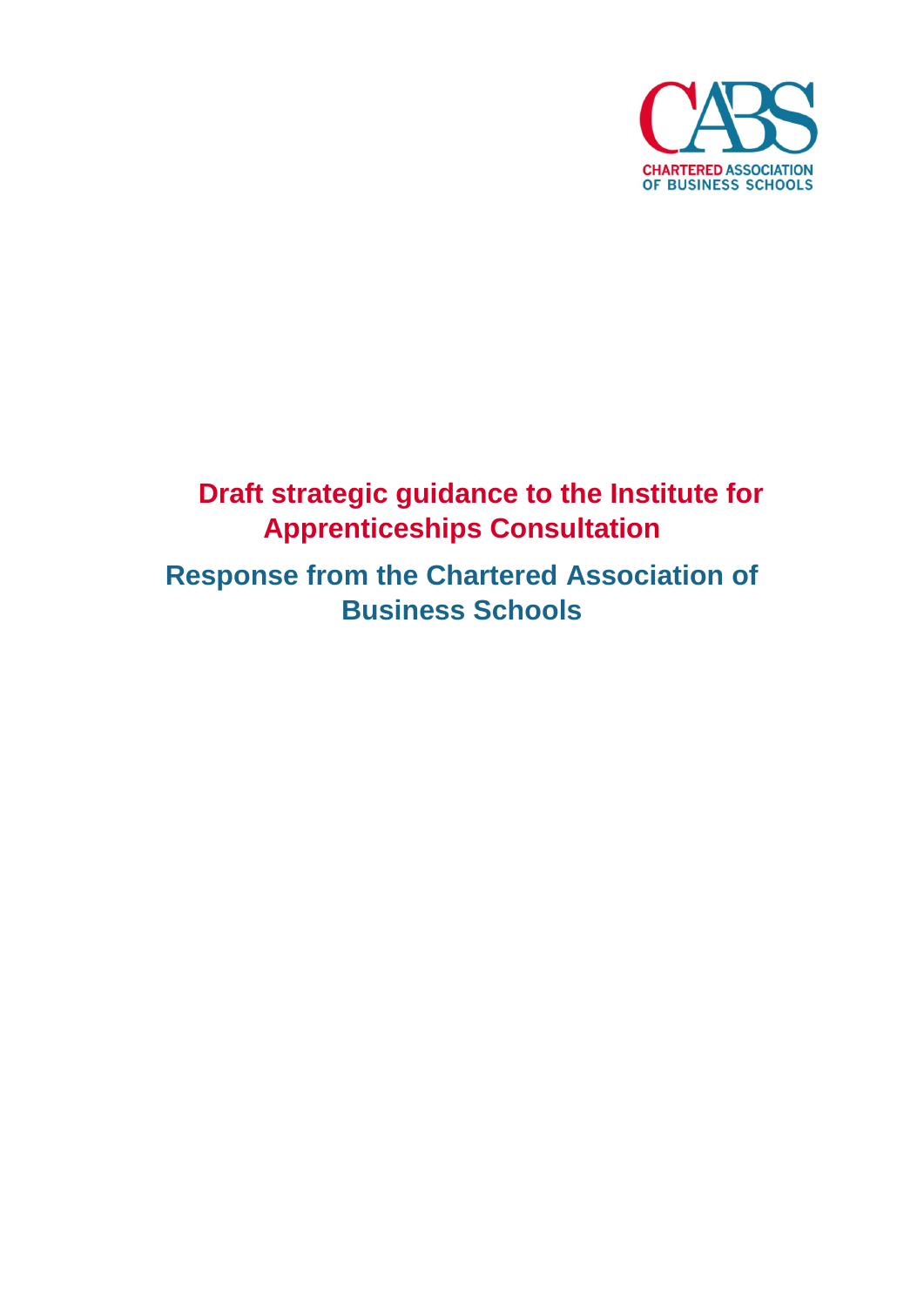- 1. The Chartered ABS and its members are supportive of the strategic direction of the Institute for Apprenticeships. However, there are a number of concerns that should be addressed sooner rather than later if the strategy is to produce the desired long term results.
- 2. First, is the continued focus on FE colleges' mechanisms that do not fit and are not appropriate for degree apprenticeships where reference to HEFCE requirements need to be taken in to consideration. **The apparent lack of experience and expertise of the current senior management in the Institute for Apprenticeships in HE should be addressed as a matter of urgency. There should also be a commitment to retain such expertise for as long as there is a commitment to awarding degree apprenticeships**.
- 3. It was particularly concerning to hear an employer chair of a trailblazer recently suggest that it did not matter if the definition of a **degree** under the apprenticeship structure did not match the commonly held definition of a degree as awarded by universities. This cannot be right. The IfA must choose if it wishes to acknowledge, respect and accommodate the current definition of a degree, or redefine what is meant by a 'degree apprenticeship' (accepting an inferior product - which would seem to defeat the purpose). If it wishes to continue with degree apprenticeships with the commonly understood definition of a degree, it needs someone with detailed understanding of the HE world to be able to help steer what happens.
- 4. It is also important that universities and others with taught degree awarding powers are involved in the design of the standards and the assessment for degree apprenticeships from the initial design stage. There are already several degree apprenticeships where the degree element of the apprenticeship is difficult to fit with the standards as written or drafted, because HEIs were not involved at an early stage. Without this we could find a situation where a degree apprenticeship is approved for delivery and funding, but no degree is available at the end of the course. There is already difficulty for HEIs to deliver whilst meeting the competing demands of the different regulators. It is understandable how this situation has arisen; apprenticeships were initially offered up to Level 3, but now that degree apprenticeships are offered the mechanism needs to be suitably adjusted.
- 5. **Better guidance is also required to reduce and prevent confusion amongst teachers, students, parents and employers about what elements of an apprenticeship are part of the degree and what parts are not**. There is already confusion where a person with a level 5 professional qualification believes that this creates a short cut to the degree. Degrees have a specific structure requiring 360 credits, with at least 120 credits at level 6. There needs to be very clear communication while a degree may also confer a professional qualification it cannot be assumed that a professional qualification confers a full or partial degree.
- 6. **There also needs to be an understanding, and therefore use made, of External Quality Assurance processes already undertaken in degree programmes.** This is a practice with which HEIs are very familiar and have long been required by HEI regulators, hence consideration should be given to allowing HEIs to externally assess programmes from other institutions. It is extremely unlikely that the professional bodies, for example, will be better placed to decide on whether a programme is acceptable as a degree. An alternative model for degree apprenticeships would be for HEIs to form part of the external validation of programmes. Universities have been delivering programmes which include fully assessed